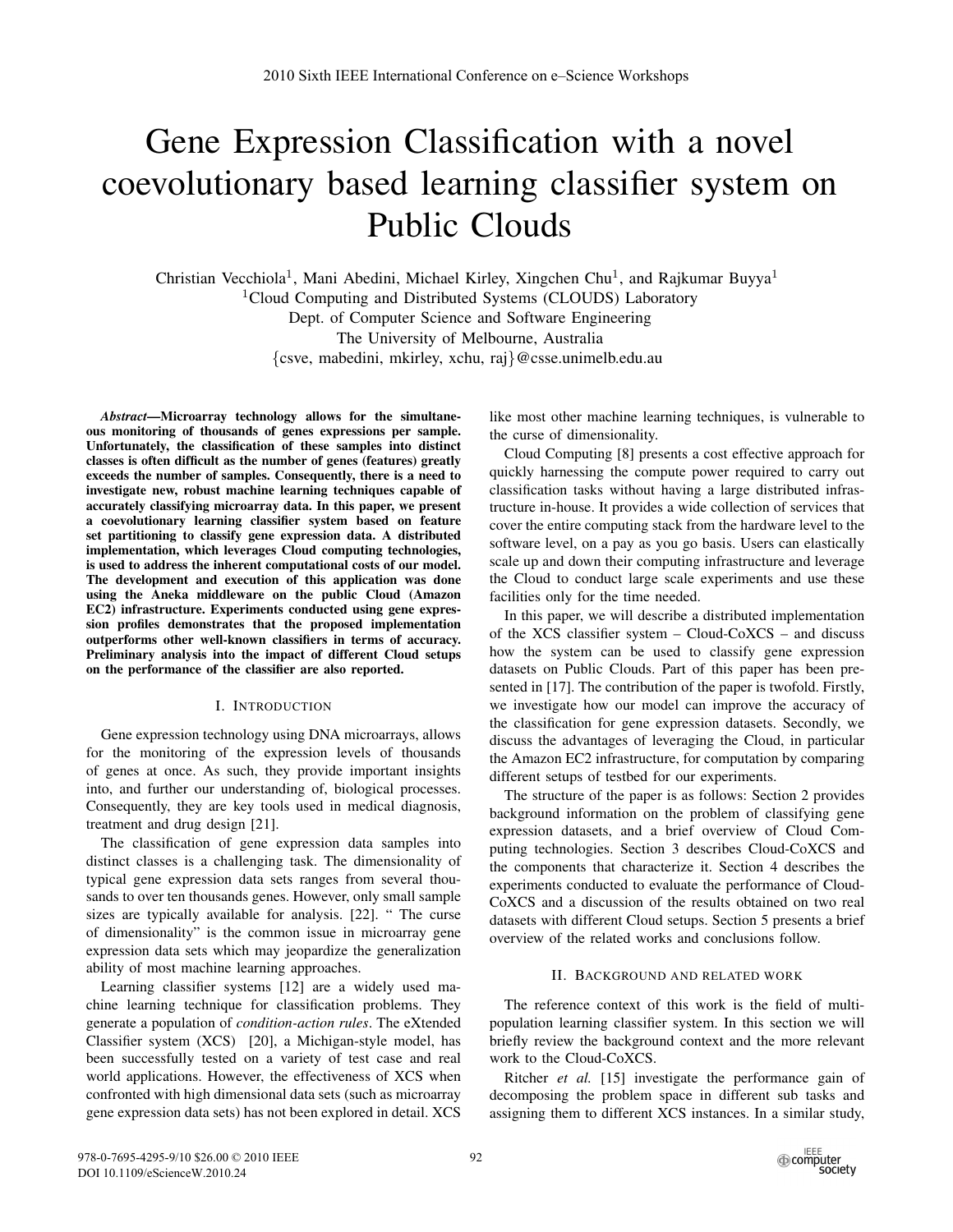a multi-population parallel XCS for classification of electroencephalographic signals was introduced by Skinner *et al.* [16]. The specific focus of that study was to investigate the effectiveness of migration strategies between sub-populations mapped to ring topologies.

Zhu and Guan [23] took the decomposition approach to the extreme. In the proposed coevolutionary model, individuals in isolated sub-populations encode *if–then* rules for each feature in the data set and are used to classify the partially masked training data corresponding to the feature in focus.

## *A. Classification for Gene Data Expressions*

Gene-expression profiling using DNA microarrays can analyze multiple gene markers simultaneously. Consequently, it is widely used for cancer prediction.

Recently, there have been a number of investigations for class discovery of gene expression data sets using machine learning techniques: Decision Tree [4], [11], Support Vector Machines (SVM) [5], [13] and *k*-Nearest Neighbor (*k*-NN) [3].

#### *B. XCS overview*

The eXtended Classifier system (XCS) [20] is the most successful learning classifier systems based on an accuracy model. XCS maintains a population of classifiers and each classifier consist of a *condition-action-prediction* rule, which maps input features to the output signal (or class).

A ternary representation of the form  $0,1,\#$  (where  $\#$  is don't care) for the condition and 0,1 for the action can be used. In addition, real encoding can also be used to accurately describe the environment states. Input, in the form of data instances (a vector of features or genes), is passed to the XCS. A match set [*M*] is created consisting of rules (classifiers) that can be "triggered" by the given data instance. A covering operator is used to create new matching classifiers when [*M*] is empty. A prediction array is calculated for [*M*] that contains an estimation of the corresponding rewards for each of the possible actions. Based on the values in the prediction array, an action, *a* (the output signal), is selected. In response to *a*, the reinforcement mechanism is invoked and the prediction, *p*, prediction error,  $\epsilon$ , accuracy,  $k$ , and fitness,  $F$ , of the classifier are updated [6] (see Figure 1).



Fig. 1. XCS learning scenario for learning a binary row values.



Fig. 2. Cloud Computing Architecture.

## *C. Cloud Computing*

Cloud Computing is a broad term that describes how IT resources and software services are delivered to end users. Even though there is no widely accepted definition, a *Cloud* can be defined as a *type of parallel and distributed system consisting of a collection of interconnected and virtualized computers that are dynamically provisioned and presented as one or more unified computing resources based on servicelevel agreement* [8].

Figure 2, gives a layered architecture of the Cloud Computing. The lowest layer is characterized by the physical resources on top of which the infrastructure is deployed. These can be clusters, datacenters, and spare desktop machines. This level provides the *horse power* of the Cloud. The physical infrastructure is managed by the core middleware layer whose objectives are to provide an appropriate run time environment for applications and the maximum utilization of the physical resources. In order to provide advanced services, such as application isolation, quality of service, and sandboxing, the core middleware can rely on virtualization technologies. Together with the physical infrastructure the core middleware represents the platform on top of which the applications are deployed in the Cloud. This provides environments and tools simplifying the development and the deployment of applications in the Cloud: web 2.0 interfaces, command line tools, libraries, and programming languages. The user level middleware constitutes the access point of applications to the Cloud.

The commercial offerings for Cloud Computing are heterogeneous and address different customer needs. Among the major players in the field we can mention Google AppEngine, Microsoft Azure and Amazon EC2 and S3. Google AppEngine, and Microsoft Azure are integrated solutions providing both a computing infrastructure and a platform for developing applications.

The Cloud Computing model introduces several benefits for applications and enterprises: applications can dynamically acquire more resource to host their services in order to handle peak workloads and release when the load decreases. Enterprises do not have to plan for the peak capacity anymore,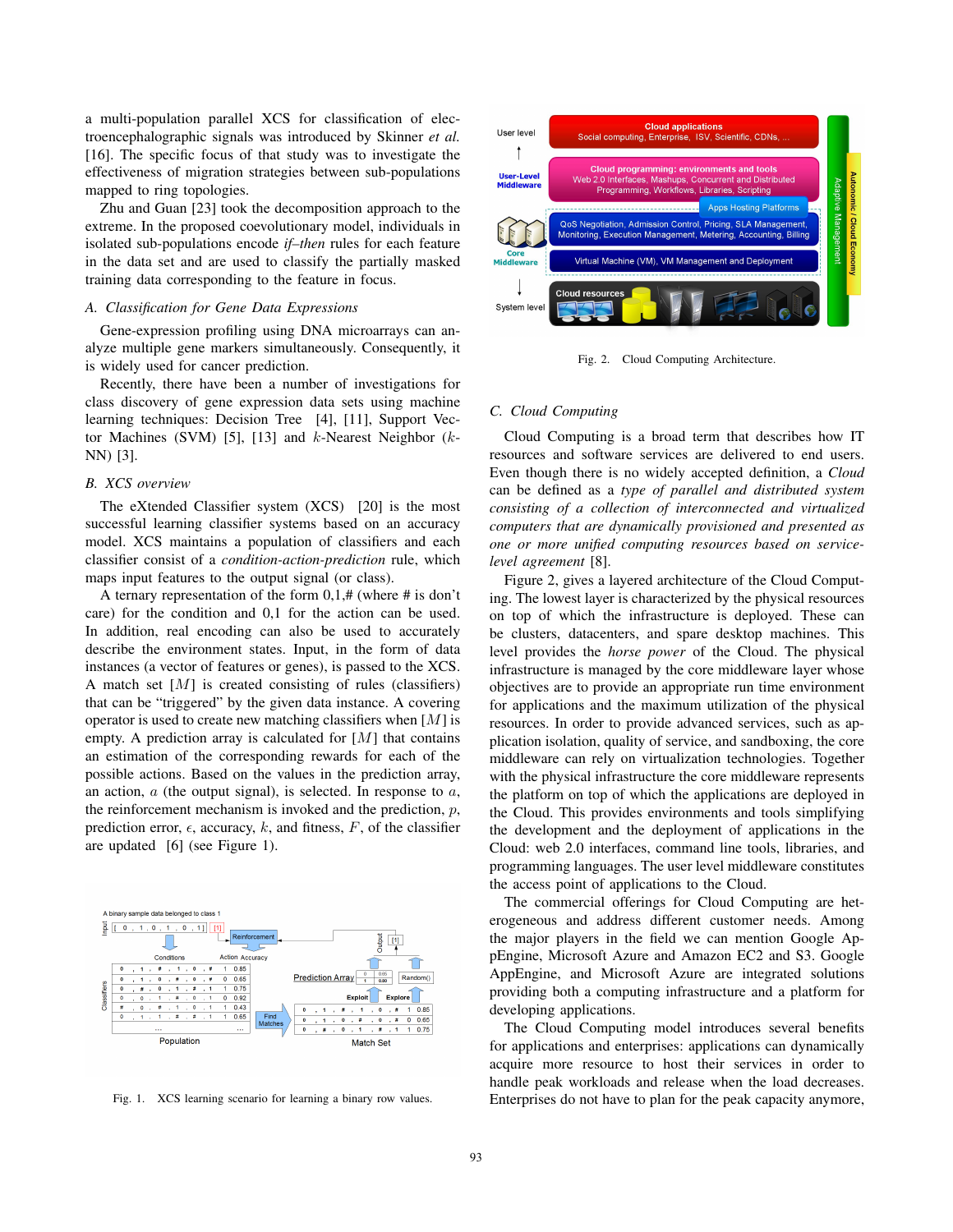but they can provision additional resources on demand and for the time needed. Moreover, reduced administration and maintenance costs are implied by moving the IT infrastructure to the Cloud. On the other hand, the Cloud model introduces new challenges for what concerns the location of the information and the policies that are applied to maintain their confidentiality.

# III. CLOUD-COXCS

Cloud-CoXCS, is a machine learning classification system which divide the the searching space into multiple sub searching spaces and assign an independent XCS to each one. Cloud-CoXCS benefits from running parallel XCSs on the Cloud infrastructure to speed up the learning process. Cloud-CoXCS is composed of three components: *CoXCS*, *Aneka*, and *Offspring*. In the remainder of the section, a brief overview of all these three components will be provided.

## *A. CoXCS*

CoXCS is a coevolutionary learning classifier based on feature space partitioning [2]. It extends the XCS model by introducing a coevolutionary approach. Figure 3, provides a schematic example of how different classifiers learn from the feature space and interact with each other. The CoXCS architecture is based on a collection of independent populations of classifiers that are trained using different partitions of the feature space within the training dataset. The model uses a modified covering operator and crossover operators, which improves the generation of new classifiers during the evolutionary process. After a fixed number of iterations, selected classifiers from each of the independent populations are transferred to a different population, the evolutionary cycle is then repeated. This process continues until a specific accuracy threshold is reached.

#### *B. Aneka*

Aneka [18] is a platform for developing applications and deploying them on Clouds. It provides a runtime environment and a set of APIs that allow developers to build .NET applications that offload their computation on both public and private clouds. One of the key features of Aneka is the ability to support multiple programming models (ways of expressing the execution logic of applications by using specific abstractions). This is accomplished by creating a customizable and extensible service oriented runtime environment represented by a collection of software containers connected together. By leveraging this architecture, advanced services including resource reservation, persistence, storage management, security, and performance monitoring have been implemented. On top of this infrastructure, different programming models can be plugged to provide support for different scenarios such as engineering, life science, and business applications.

Figure 4, provides an overall view of the services and the internal architecture of the Aneka Container. A container is the building block of Aneka Clouds. It provides a collection of services that perform all the operations required by the



system: security, scheduling, job execution, and storage. The container can be deployed on either physical machine or virtual resources that are dynamically provisioned on demand by interacting virtual machine managers such as Amazon, VMWare, and Xen. On top of this architecture, three programming models are supported: independent bag of tasks (Task Model), distributed threads (Thread Model), and mapreduce (MapReduce Model). Developers can define their own abstraction for programming distributed applications with Aneka and simply configure the services required for the scheduling and the execution of the units of work.

The setup prepared for Cloud-CoXCS has been configured with the Task Model for the execution of the classification jobs. The Task Model provides a very simple set of abstractions that allows developers to define a sequence of unrelated tasks that do not have precedence or sequencing constraints. By using the Task Model it is possible to wrap existing legacy applications or also implement new tasks with any language supported by the .NET runtime. In the case of Cloud-CoXCS the existing CoXCS application has been packaged into a legacy task and remotely executed.

#### *C. Offspring*

Offspring [19] is a software tool that allows scientists and developers to quickly prototype distributed applications. By using the APIs provided by Offspring, developers can: i) define the concept of task that will be remotely executed; ii) define and implement the logic that coordinates the distributed execution of tasks; and iii) offload the execution of distributed applications on different distributed systems. Offspring provides a simple model based on the independent bag of tasks for structuring distributed applications. It encapsulates the logic of creating and coordinating the execution of tasks into *strategies*.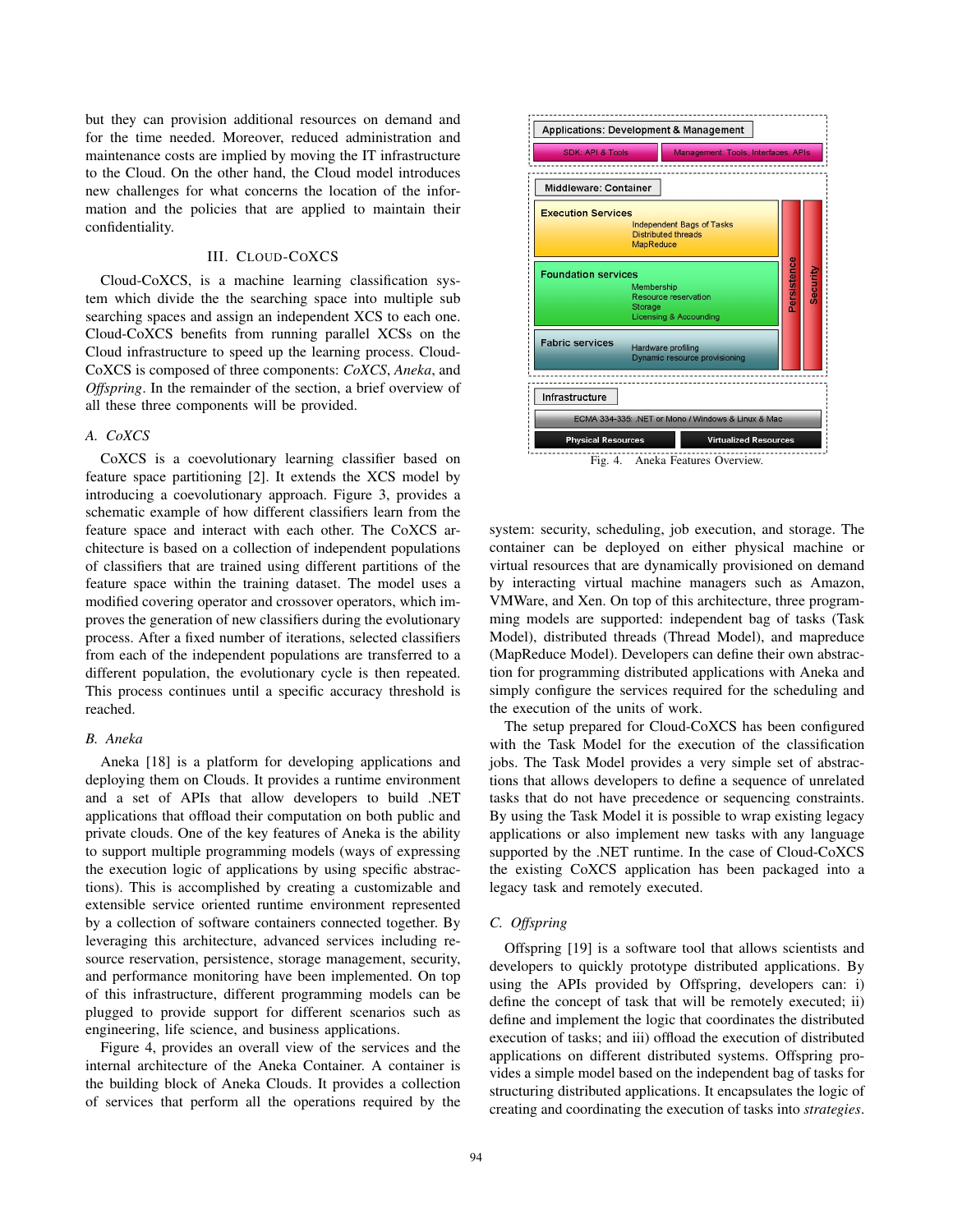

Fig. 3. High level overview of feature paritioning policy in the CoXCS model.

Strategies are programmable client-side workflows that developers can define and plug into the environment. By defining a strategy, developers can coordinate the execution of existing legacy applications, as in the case of Cloud-CoXCS, or implement more sophisticated models by implementing their own tasks. A strategy is composed of a sequence of phases in which a collection of tasks is generated. Each of these tasks are submitted through Offspring and executed remotely. Their successful completion (or failure) can trigger the generation of additional tasks within the same phase or move strategy to the next phase. It is possible to model either simple parameter sweeping applications or complex dynamic workflows.

In the case of Cloud-CoXCS, a multi-phase strategy has been implemented. In each phase, a number of parallel learning tasks are generated. The output of a learning task is a population of classifiers that have been trained against a given dataset. Once all the learning tasks complete, an additional task that applies migration among the population of classifiers will be submitted. It sets the completion of the phase once its execution finishes. This process is repeated for a specified number of iterations decided by the user. Algorithm 1 describes in detail the strategy.

#### IV. EXPERIMENTS

In order to evaluate the performance of the Cloud-CoXCS, a set of experiments have been conducted using different gene expression datasets and Cloud setups.

## *A. Datasets*

Two datasets were considered in this study: BRCA (Breast Cancer gene profiles) data set contains BRCA (15 samples) and Sporadic (7 samples) which each sample is described by

24,481 genes (features) [10], [11], and Prostate that is collected from 21 prostate cancer patients with 12600 genes [11].

## *B. Methods*

*1) CoXCS parameters:* CoXCS with a hybrid feature encoding scheme was implemented and integrated in Aneka and Offspring frameworks. The parameter settings for our modified XCS were based on the default XCS settings recommended [7]. The parameter values that were different include: population sizes of 5000; the exploration/exploitation rate was set to 0.3. The partitioning scheme used was a simply equal linear division of the feature space. In this study, we have employed 20 separate partitions (islands) for all data sets. The migration ratio was set to 10% of the population size. Five separate migration stages were used, where the number of iterations between migration episodes was fixed at 100.

*2) Cloud setup:* The experiments have been carried out via distributed infrastructure managed by Aneka and deployed on Amazon EC2 virtual instances. Two different Amazon images have been used to configure the system: a master image and a slave image. The master image features an instance of the Aneka container hosting the scheduling and file staging services for the Task Model on a Windows Server 2003 operating system, while the slave image hosts a container configured with the corresponding execution services deployed on a Red Hat Linux 4.1.2 (kernel: 2.6.1.7) .

The Aneka Cloud deployed for the experiments is composed by one master node and multiple slave nodes that have been added to the cloud on demand. Experiments have been done to compare different cloud setups. In particular two different image types have been tested to deploy slave instances: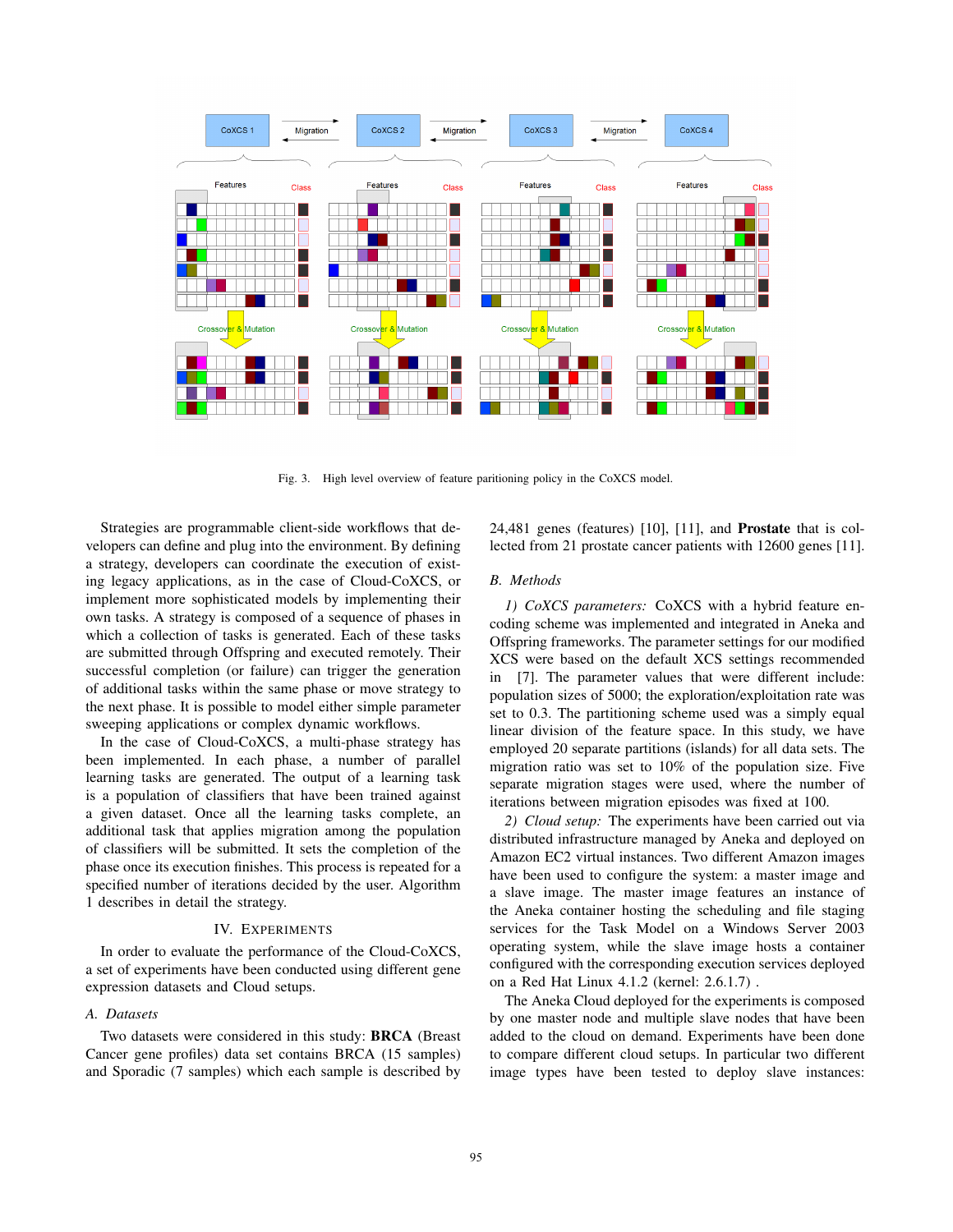## Algorithm 1 XCSStrategy

| <b>Require:</b> $p$ : number of phases (migration stages)                        |  |
|----------------------------------------------------------------------------------|--|
| e: number of parallel evaluations (XCS instances)                                |  |
| d: gene expression dataset                                                       |  |
| <i>failed</i> : list of failed executions                                        |  |
| <i>input</i> : list of input populations                                         |  |
| <i>output</i> : list of output populations                                       |  |
| $AvgAUC$ : average accuracy                                                      |  |
| $MaxAUC$ : minimu accuracy                                                       |  |
| $MaxAUC$ : max accuracy                                                          |  |
| <i>best:</i> best population                                                     |  |
| 1: for $i = 0$ to p do                                                           |  |
| 2:<br>clear <i>output</i>                                                        |  |
| 3:<br>create $e$ instances of classifiers task $cj$                              |  |
| partition $d$ into $e$ sets and assigns each set to $cj$<br>4:                   |  |
| if $i > 0$ then<br>5:                                                            |  |
| for $j = 0$ to e do<br>6:                                                        |  |
| 7:<br>configure $c_j$ with population $pj$ in input                              |  |
| end for<br>8:                                                                    |  |
| end if<br>9:                                                                     |  |
| submit the list of classifiers to the cloud.<br>10:                              |  |
| for $j = 0$ to e do<br>11:                                                       |  |
| if $cj$ . Success then<br>12:                                                    |  |
| 13:<br>add output population $pj$ to <i>output</i>                               |  |
| update $AvgAUC$ , $MaxAUC$ , $MinAUC$<br>14:                                     |  |
| if cj.AUC $\neq MaxAUC$ then<br>15:                                              |  |
| 16:<br>$best \leftarrow pi$                                                      |  |
| end if<br>17:                                                                    |  |
| 18:<br>else                                                                      |  |
| 19:<br>add cj to failed                                                          |  |
| end if<br>20:                                                                    |  |
| end for<br>21:                                                                   |  |
| 22:<br>if $i < p$ then                                                           |  |
| create mixer task $mi$ that takes as input all the $pj$ stored<br>23:            |  |
| in <i>output</i> .                                                               |  |
| submit the mixer task to the cloud<br>24:                                        |  |
| collect $pj$ generated and add it to (or replace it into) input<br>25:<br>end if |  |
| 26:                                                                              |  |
| 27: end for                                                                      |  |
| 28:<br><b>return</b> best                                                        |  |

*m1.small* and *c1.medium*. For what concerns the master node, the *m1.small* image has been used in both cases.

Table I describes the characteristics of the two different clouds used for the experiments. It can be noticed that *c1.medium* instances provide a computational power that is double compared with the one provided by *m1.small* and exposed as a two core machine. The computing power is expressed in EC2 Compute Units<sup>1</sup>. In both cases a complete parallelism at each stage is obtained because Aneka scheduler

<sup>1</sup>An EC2 Compute Unit is a virtual metric that is used to express the computational power of an instance. One EC2 Compute Unit (ECU) provides the equivalent CPU capacity of a 1.0-1.2 GHz 2007 Opteron or 2007 Xeon processor.

| 0.10 USD<br>Exp 1<br>1.7 GB<br>m1.small<br>20<br>ر<br>Exp 2<br>0.20 USD<br>c1.medium<br>1.7 GB | <b>Experiment</b> | <b>Image Type</b> | Cores | <b>EC2 Units</b> | Memory | <b>Slave Instances</b> | Cost/Hour |
|------------------------------------------------------------------------------------------------|-------------------|-------------------|-------|------------------|--------|------------------------|-----------|
|                                                                                                |                   |                   |       |                  |        |                        |           |
|                                                                                                |                   |                   |       |                  |        |                        |           |

TABLE I

EXPERIMENTS SETUP. VIRTUAL MACHINE CHARACTERISTICS FOR SLAVE **NODES** 

dispatches one task per core. Hence *c1.medium* instances will receive two tasks to process each time.

*3) Validation:* Cross-validation is a standard approach when running experiments for both bioinformatics and machine learning tasks (2 fold for the BRCA dataset and 4 fold for the prostate dataset). For each fold, the area under the ROC curve (AUC) is calculated (this is a well-known machine learning technique used to compare the accuracy of different techniques).

We have also included results generated using other wellknown classifiers. There results were generated using the Weka package [1].

### *C. Result and Analysis*

Table II lists the accuracy results obtained for each of the datasets examined. The results obtained using other wellknown classification methods are also listed. For each of the classifiers, the average AUC value obtained against the test data has been included. The relative performance of the baseline XCS and the other classifiers were very similar. The accuracy performance of the CoXCS was generally better than other classifiers. However, there is still room for improvement.

Table III, shows the average execution time comparison over different Cloud setups. The CoXCS execution times recorded for the Prostate dataset are approximately four times longer than the execution time for the BRCA dataset. This may be attributed to the different number of features that characterize the two gene profiles, giving the approximately equal number of samples. It is interesting to note, that the setup using the dual core machines performs slightly worse in the case of BRCA while it provides a significant drawback in the case of the Prostate profile. As the number of attributes per partition is approximately four times larger in the second case, the single CoXCS task requires more time to complete, and in the case of a dual core machines, the presence of two learning tasks

| <b>Classifier</b>      | Mode        | <b>BRCA</b>     | Prostate        |  |
|------------------------|-------------|-----------------|-----------------|--|
| <i>i</i> 48            | Train       | $0.92 \pm 0.06$ | 1.00            |  |
|                        | <b>Test</b> | $0.35 \pm 0.01$ | $0.60 \pm 0.10$ |  |
| <b>NBTree</b>          | Train       | 1.00            | 1.00            |  |
|                        | <b>Test</b> | $0.65 \pm 0.12$ | $0.46 \pm 0.04$ |  |
| Random Forest          | Train       | 1.00            | 1.00            |  |
|                        | <b>Test</b> | $0.51 \pm 0.01$ | $0.60 \pm 0.09$ |  |
| Logistic Regression    | Train       | 1.00            | 0.50            |  |
|                        | <b>Test</b> | $0.85 + 0.17$   | 0.50            |  |
| Naive Bayes Classifier | Train       | $0.99 + 0.01$   | 1.00            |  |
|                        | <b>Test</b> | $0.90 + 0.05$   | $0.35 \pm 0.04$ |  |
| <b>SVM</b>             | Train       | 1.00            | 1.00            |  |
|                        | <b>Test</b> | $0.53 \pm 0.04$ | $0.51 \pm 0.07$ |  |
| <b>XCS</b>             | Train       | 0.50            | 0.50            |  |
|                        | <b>Test</b> | 0.50            | 0.50            |  |
| Cloud-CoXCS            | Train       | 1.00            | 1.00            |  |
|                        | Test        | $0.98 \pm 0.02$ | $0.70 \pm 0.02$ |  |
|                        |             |                 |                 |  |

TABLE II

AUC RESULTS. BOLD VALUES INDICATE THE THE CLOUD-COXCS MODEL WAS SIGNIFICANTLY BETTER WHEN COMPARED TO ALL OF THE OTHER CLASSIFIERS.